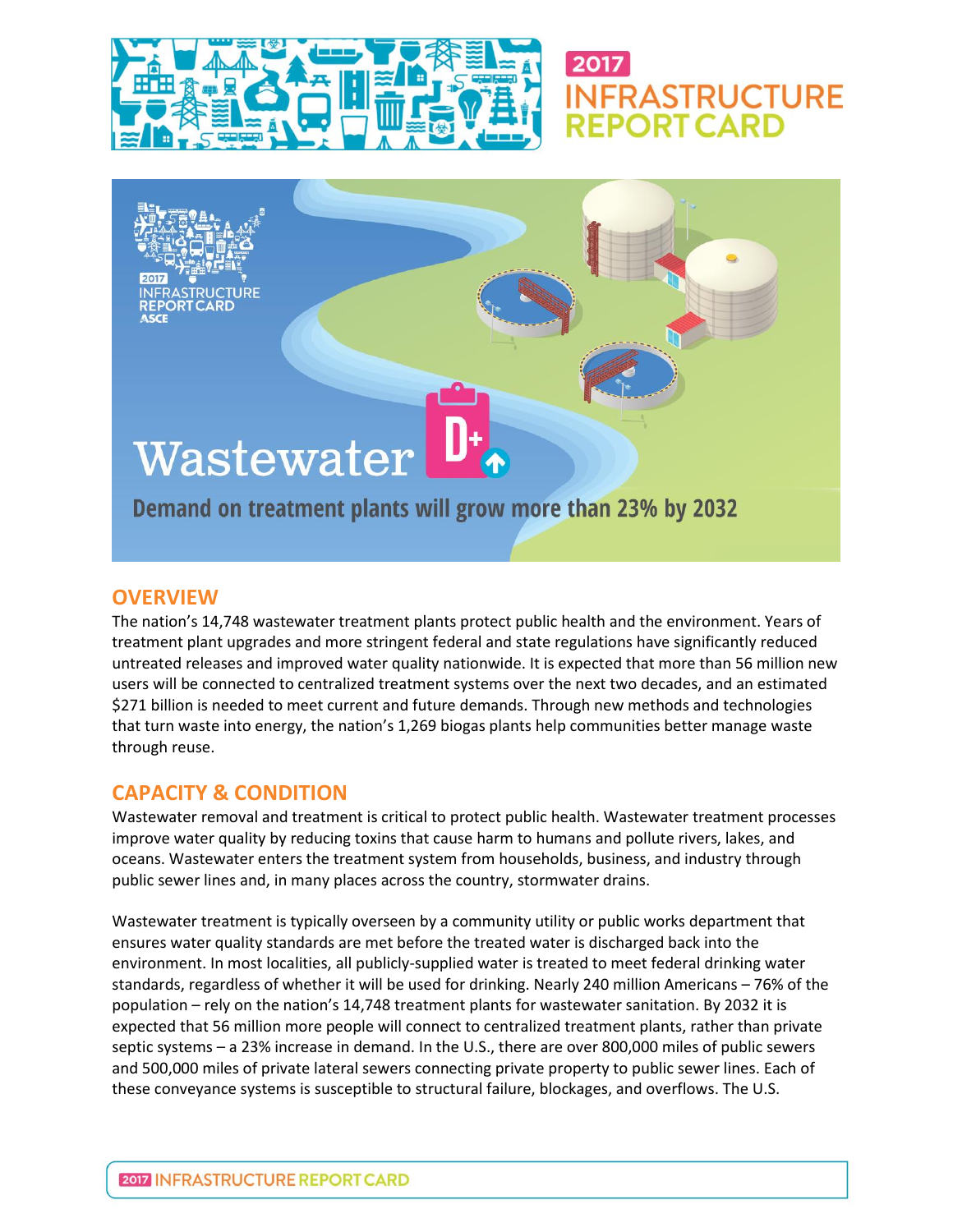

Environmental Protection Agency (EPA) estimates that at least 23,000 to 75,000 sanitary sewer overflow events occur in the United States each year.

As new users are connected to centralized treatment, older conveyance and treatment systems must manage increasing flow or new treatment facilities must be constructed. It is estimated 532 new systems will need to be constructed by 2032 to meet future treatment needs.

#### **STORMWATER**

Stormwater – runoff from rain or snow melt – also requires collection and treatment infrastructure. 39 states have one or more stormwater utility and seven states have 100 or more stormwater utilities. The number of communities with stormwater utilities or fees has grown from approximately 1,400 in 2013 to 1,600 in 2016.

In approximately 772 communities in the U.S., wastewater and stormwater drain into the same treatment system. These combined sewer systems can experience capacity issues following heavy rain events, resulting in overflows containing stormwater as well as untreated human and industrial waste, toxic substances, debris, and other pollutants. Called combined sewer overflows (CSOs), these occurrences can significantly impair water quality and impact public health and wildlife. After non-point source pollution (e.g., agricultural runoff and stormwater), combined sewer overflows are a leading source of water pollution in the U.S. The problem is exacerbated when communities have large amounts of impervious surfaces – concrete sidewalks, roads, parking lots, traditional roofs – that increase the amount of runoff entering the stormwater system.

Data on stormwater infrastructure and CSOs are limited. In 2016, the EPA released a report to Congress on CSOs in the Great Lakes region. For the 184 CSO communities that discharge CSOs in the Great Lakes Basin, there were 1,482 CSO events in 2014, discharging an estimated 22 billion gallons of untreated wastewater into the Great Lakes Basin. Even these numbers were on the low side, as several communities did not report or have data available. In 2015, EPA finalized the National Pollutant Discharge Elimination System (NPDES) electronic reporting rule, requiring the filing of discharge monitoring reports; this will make more CSO data available to the public.

### **FUNDING & FUTURE NEED**

The EPA estimates \$271 billion is needed for wastewater infrastructure over the next 25 years. While the federal government provides some funding through the Clean Water State Revolving Fund (CWSRF), according to the U.S. Conference of Mayors 95% of spending on water infrastructure is made at the local level.

The federal government has provided on average \$1.4 billion per year over the past five years to the 50 states and the District of Columbia through the Clean Water State Revolving Fund (CWSRF) programs. They, in turn, have provided on average a total of \$5.8 billion per year in financial assistance to eligible recipients, primarily as discounted loans. In 2015 the annual assistance agreement for the CWSRF was \$5.6 billion and in 2016 that number increased by \$2 billion to \$7.6 billion. Of the major infrastructure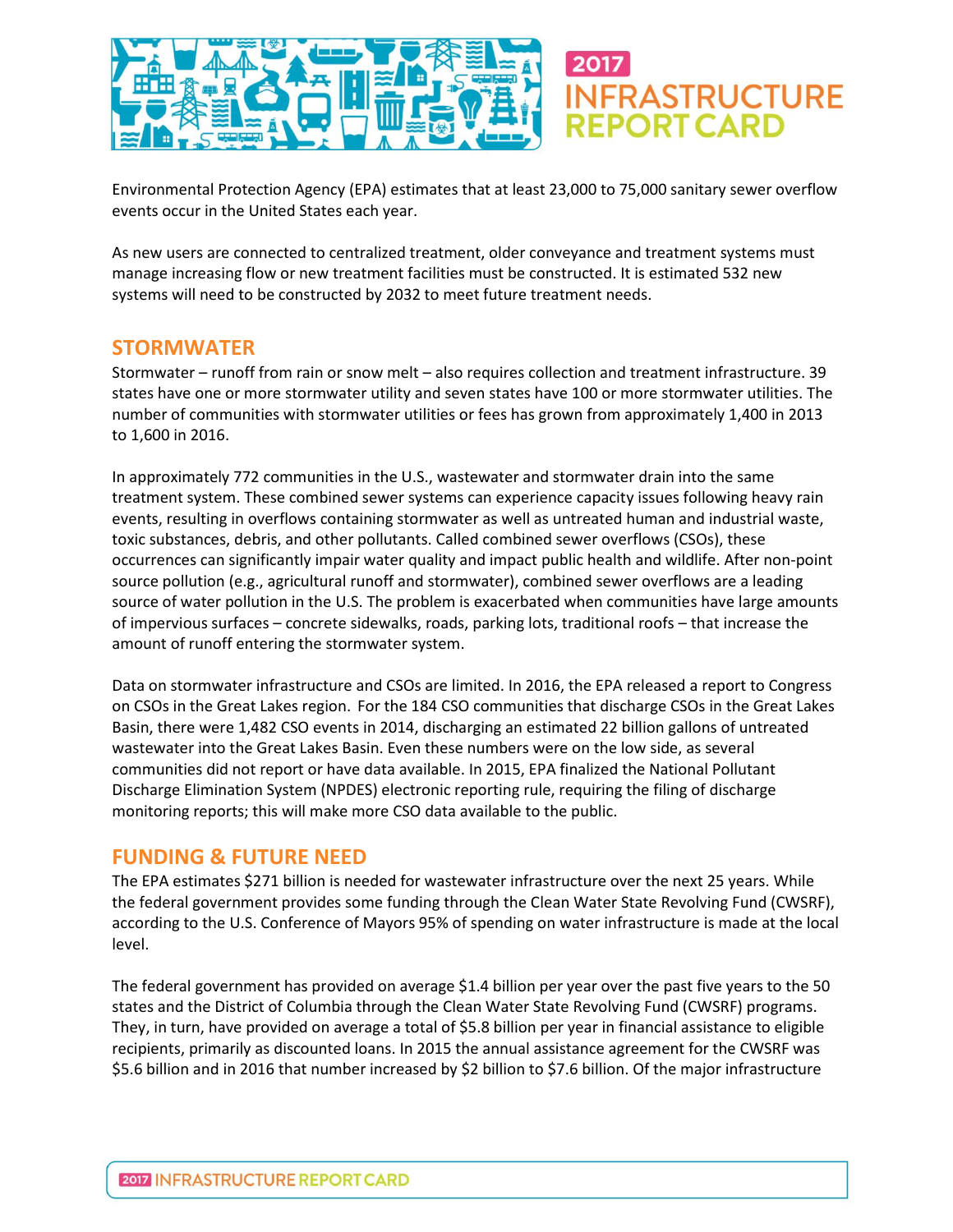

### 2017 **FRASTRUCTURE**



categories the federal government funds, water services receive less than 5%. It is estimated local governments spend \$20 billion a year on capital sewer expenditures and \$30 billion annually on O&M.

As cities continue to experience population growth, particularly in the south and west, new housing developments are constructed, and rural households switch from septic systems to public sewers, pressure on existing centralized systems and treatment plant infrastructure will require billions of dollars in new

investment to meet federal regulatory requirements. 75% would go toward treatment plant improvements, conveyance system repairs, new conveyance systems, and recycled water distribution; 18% to CSO correction; and about 7% to stormwater management.

Cities and towns across the country report that complying with federal wastewater and stormwater regulations represents some of their costliest capital infrastructure projects. Local governments rely on a mix of funding, including sewer rates, dedicated fees such as stormwater or watershed restoration fees, local taxes, and the federal government. Approximately half of total annual expenditures in the wastewater sector go to operation and maintenance (O&M) and this share will likely rise further against capital investments. Since no federal funding may be used to pay for O&M, the full burden falls on rate payers.

Funding both capital projects and O&M is difficult because the public often does not see or appreciate the modern convenience of wastewater treatment, making it difficult to convey the need for sewer rate increases. Further, the rates charged on monthly bills are generally set by local governments and can be subject to political influence. As a result, wastewater rates often do not cover the full cost of service, particularly as needs rise due to aging systems, a growing number of users, and additional water quality measures. The majority of treatment facility expenses are supported by rate payers, however rising utility bills can present affordability issues. In a 2014 survey of the nation's 50 largest cities, average monthly sewer bills ranged from \$12.72 in Memphis to \$149.35 in Atlanta.

Through the Water Infrastructure Finance and Innovation Act (WIFIA) of 2014, Congress authorized a new mechanism to primarily fund large water infrastructure projects over \$20 million. In December 2016, the WIFIA program received \$20 million in appropriations and began releasing funding opportunities to prospective borrowers in January 2017. EPA estimates that this appropriation will result in approximately \$1 billion in loans supporting approximately \$2 billion in water and wastewater infrastructure investments.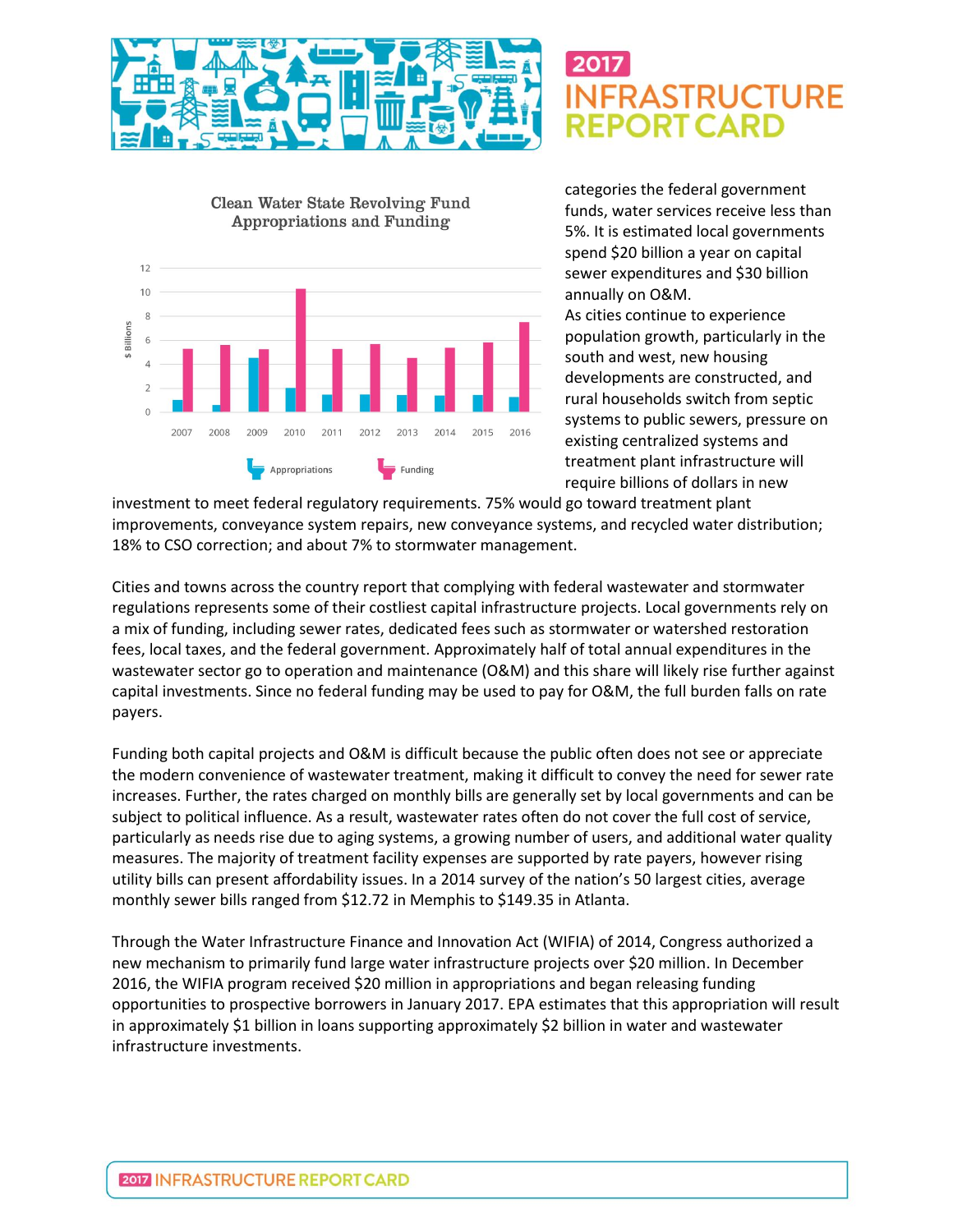

### **RESILIENCE & INNOVATION**

Treatment plants are typically located at the bottom of watersheds or coastal and riverine areas. Given these locations, many utilities have recently undertaken studies to assess vulnerability to more extreme flooding events and sea level rise. For instance, during Superstorm Sandy in 2012, several wastewater treatment plants in New York and New Jersey were inundated with storm surge, causing hundreds of millions of gallons of untreated sewage to spill into neighboring waterways. In the years since, many of these plants and others across the U.S. have developed resilience plans and increased infrastructure fortification against floods and storm surge.

**IFRASTRUCTURE** 

Treatment plants are also rethinking biosolid disposal through nutrient recovery programs. Biosolids are the organic materials left over following the treatment process. Traditionally biosolids were considered waste and transferred to landfills. However, when properly treated and processed biosolids become nutrient rich organic material that can be applied as fertilizer or, through the use of anaerobic digesters and centrifuges, can be pelletized and incinerated at high pressure and temperature for use as energy. According to the American Biogas Council, there are currently 1,269 water resource recovery facilities using anaerobic digesters, with about 860 using biogas as a new energy source to reduce demand and costs from traditional, grid-supplied energy sources. More than 2,440 plants have been identified as ripe for future biogas development projects, which, when combined with other biogas sources such as agriculture, could produce enough energy to power 3.5 million American homes.

Through the advent of new treatment methods such as reverse osmosis, ozone, and ultraviolent light, treated water can be processed quicker than traditional chlorine contact methods. With less processing and holding time, plants can treat more wastewater and often discharge a cleaner, purer product back into the environment.

With heavy rain events in some regions of the country, and water shortages in others, wastewater and stormwater are increasingly reused. New methods and technologies of reusing water have allowed communities to better manage precious water supplies by treating wastewater products to levels required for commercial, irrigation, and industrial uses.

### **RECOMMENDATIONS TO RAISE THE GRADE**

- Reinvigorate the State Revolving Loan Fund (SRF) under the Clean Water Act by reauthorizing the minimum federal funding of \$20 billion over five years.
- Fully fund the Water Infrastructure Finance and Innovation Act (WIFIA) at its authorized level.
- Preserve tax exempt municipal bond financing. Low-cost access to capital helps keep lending for wastewater upgrades strong and accessible for communities large and small.
- Eliminate the state cap on private activity bonds for water infrastructure projects to bring an estimated \$6 billion to \$7 billion annually in new private financing.
- Establish a federal Water Infrastructure Trust Fund to finance the national shortfall in funding of infrastructure systems under the Clean Water Act.
- Preserve the status of tax-exempt bonds. These bonds have funded more than \$1.9 trillion in infrastructure construction in the last decade alone.
- Raise awareness of the true cost of wastewater treatment.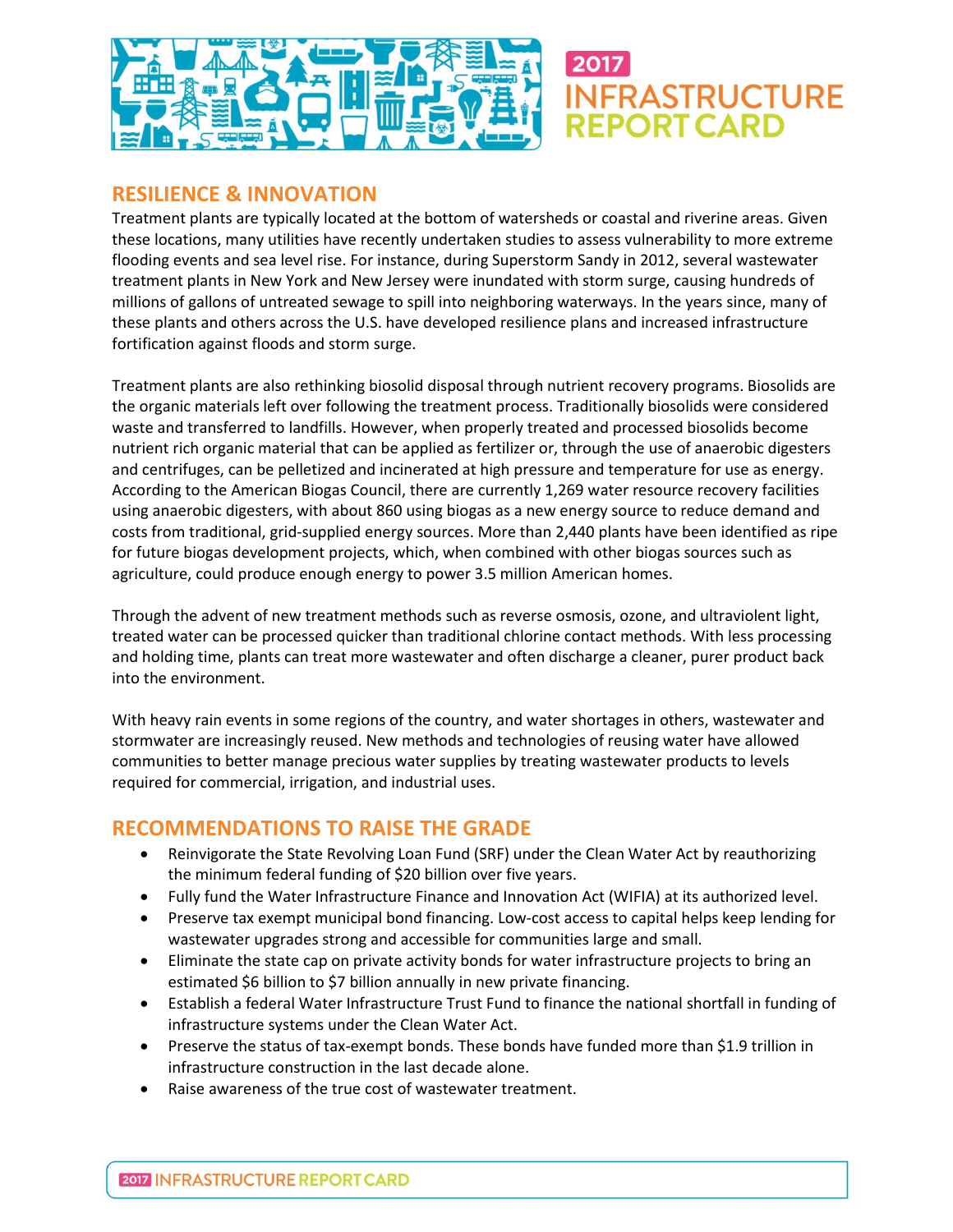

- Achieve Clean Water Act compliance in a way that minimizes the impact on lower-income residents and on economic competitiveness through bill payment assistance; revisiting EPA affordability guidelines; renewed or enhanced federal and state aid; and redirecting other aid sources to sewer-mandate compliance.
- Support green infrastructure, which provides co-benefits such as water and air quality improvement, aesthetic value to communities, and cost competitiveness.

#### **DEFINITIONS**

**Clean Water Act State Revolving Fund (CWSRF)** — Program added to the Clean Water Act by Congress in 1987 to make funds available to drinking water systems to finance infrastructure improvements.

**Clean Watersheds Needs Survey (CWNS)** — A survey of wastewater infrastructure investment needs over 20 years undertaken by the Environmental Protection Agency's Office of Wastewater Management in conjunction with the states every four years. The CWNS is required by the Clean Water Act.

**Sanitary Sewer Overflows (SSOs)** — occasional unintentional discharges of raw sewage from municipal sanitary sewers due to blockages, line breaks, sewer defects that allow storm water and groundwater to overload the system, lapses in sewer system operation and maintenance, power failures, inadequate sewer design, and vandalism. EPA estimates that there are at least 23,000 to 75,000 SSOs per year.

**Green Infrastructure —** A man-made or natural system to prevent stormwater runoff that allows most precipitation to be absorbed or infiltrated into the ground where it replenishes aquifers, nourishes plants, and supplies water to nearby streams during low flows.

**Large Community Water Systems** — systems serving more than 50,000 people

**Medium Community Water Systems** — systems serving 3,301 to 50,000 people

**Small Community Water Systems** — systems serving 3,300 or fewer people

**Water Infrastructure Finance Innovations Authority (WIFIA)** — If enacted by Congress, a program that would access funds from the U.S. Treasury at Treasury rates and use those funds to support loans and other credit mechanisms for projects to repair or replace aging drinking water and wastewater infrastructure. The loans would be repaid to the Authority and then to the U.S. Treasury with interest.

**Combined Sewer Systems** — Sewers that are designed to collect rainwater runoff, domestic sewage, and industrial wastewater in the same pipe.

**Combined Sewer Overflows (CSOs)** — Contain not only stormwater but also untreated human and industrial waste, toxic materials, and debris when heavy rainfall produces a volume of water that exceeds the capacity of a combined sewer.

### **SOURCES**

American Water Works Association, State of the Water Industry, March 2016